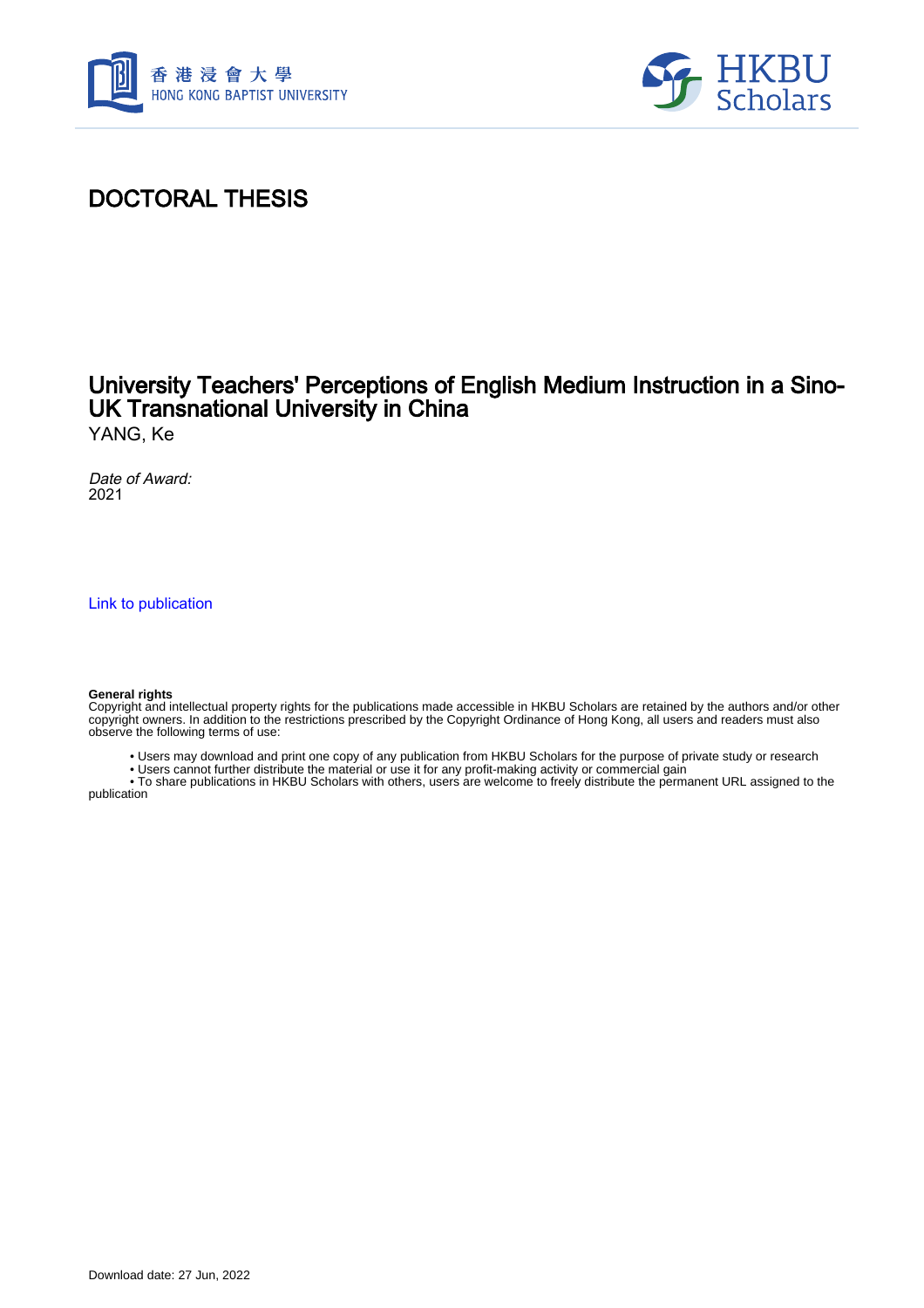### **ABSTRACT**

<span id="page-1-0"></span>With higher education being more internationalized, both English medium instruction (EMI) and transnational universities have been the outcomes in the current tertiary education in China. Previous studies, however, have indicated that EMI practice was not always successful, and perceptions from EMI stakeholders varied. Informed by Spolsky's (2004, 2009) language policy and Gal's (2009) language ideology frameworks, this year-long study investigated the university teachers' perceptions towards a transnational university and its students, EMI practices, and language policy and language support at a Sino-UK transnational EMI university in mainland China. In order to gain a deeper insight into the perceptions of the EMI university teachers in the focal university, the research adopted a case study approach consisting of multiple methods, namely observations, individual interviews, and document analysis. Through data triangulation, a more comprehensive understanding of the issue under study was provided.

The findings of perceptions from EMI university teachers have shown that there was a complex interplay of the three-pronged components in Spolsky's language policy theoretical framework in terms of language practices, language beliefs/ideology, and language management. As transnational universities strive to be more internationalized, EMI was perceived by the participating teachers as a crucial element in teaching, learning and research. Thus, EMI was particularly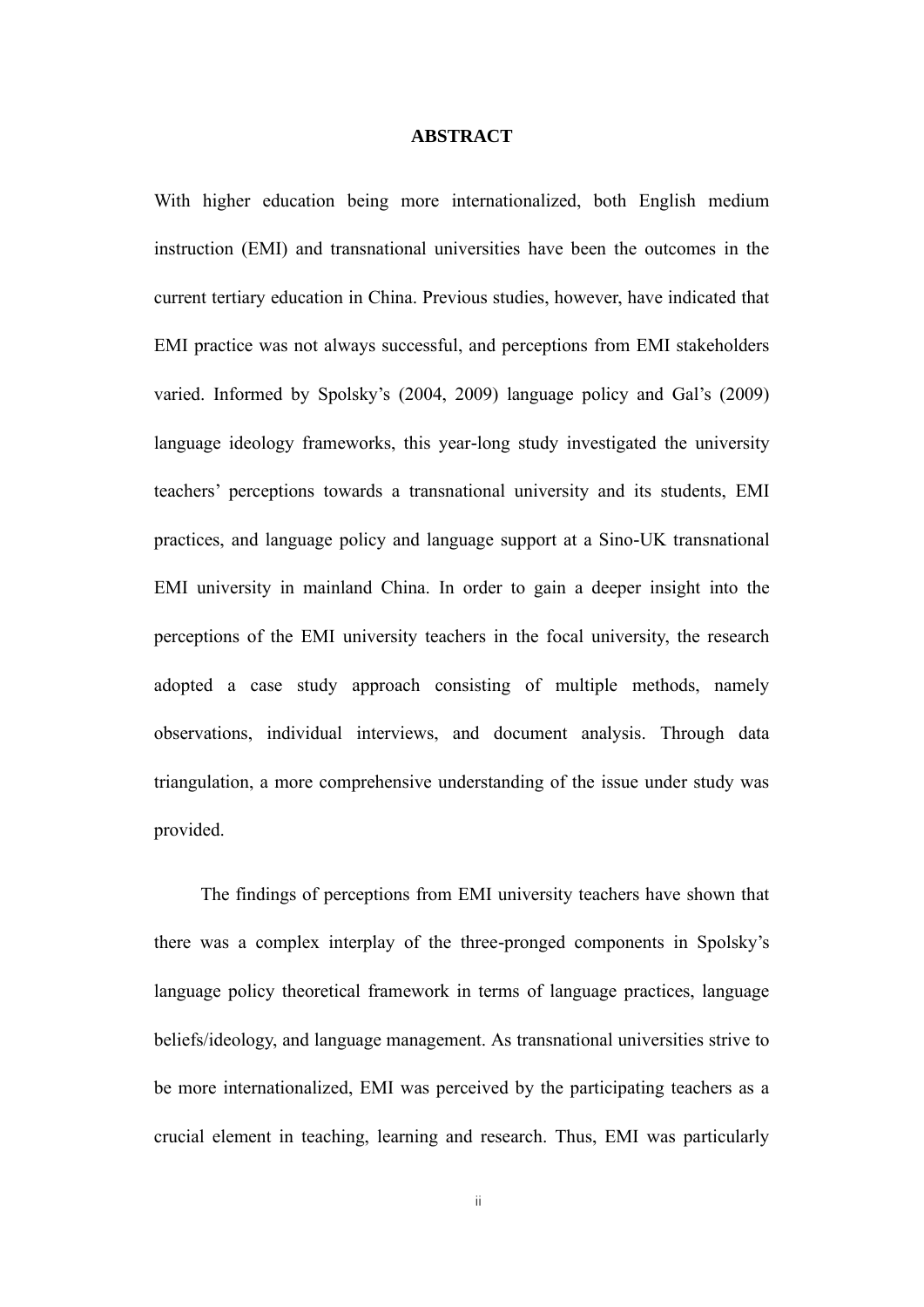emphasized and widely practiced, reflecting the university's aim to internationalize its education. On the other hand, the hardship that the teachers experienced suggested that EMI practices were not without problems. In order to overcome the difficulty in teaching through English, teachers adopted various means to enhance teaching and learning, and these teaching strategies were unique in the EMI classes, echoed with distinctive characteristics of the focal transnational university.

Although the study witnessed the overt and official efforts to manage the implementation in its EMI practices, including language policy and language support, the findings indicate these measures did not always achieve their intended targets. For instance, the restrictive nature of mandated EMI language policy did not take the teaching practicality issue into consideration. After all, it was unwise to deny the pedagogical role of first language (L1) that facilitated teaching and learning in the EMI classes. Findings also reveal that both the university teachers and their students did not receive sufficient language support to complete their instruction and coursework in the senior years respectively. More specifically, there were a large number of second language (L2) content teachers who lacked the linguistic proficiency to successfully deliver EMI classes and, thus, language support should be promoted for them in the hope of enhancing the effectiveness of English instruction. Finally, the study suggested that further fine-tuning of the language policy as well as the adjustments of language support should be made more contextually feasible.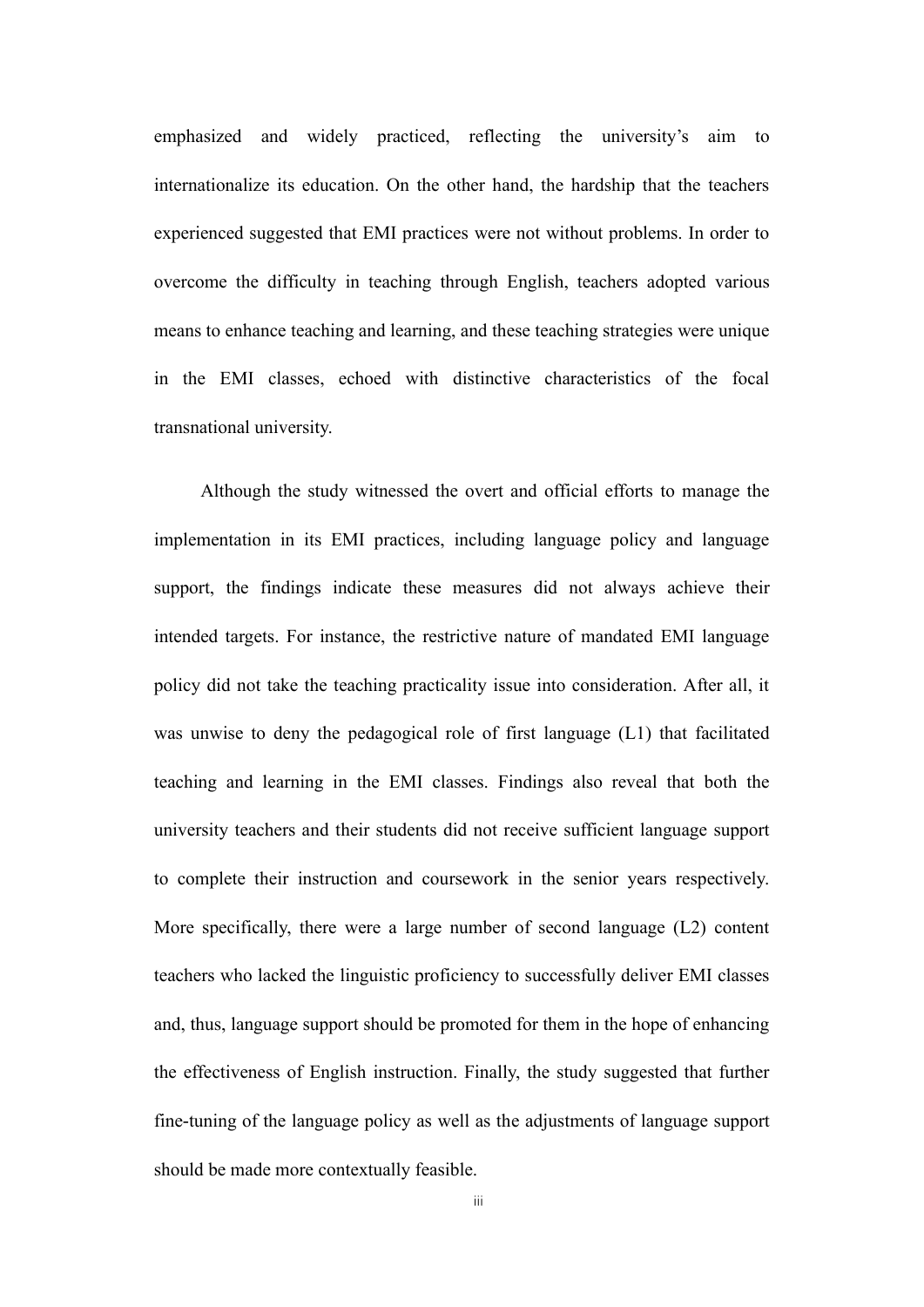<span id="page-3-0"></span>

| 1.2 Development of Research Ideas and Rationale3                 |  |
|------------------------------------------------------------------|--|
|                                                                  |  |
|                                                                  |  |
|                                                                  |  |
|                                                                  |  |
|                                                                  |  |
|                                                                  |  |
|                                                                  |  |
|                                                                  |  |
|                                                                  |  |
|                                                                  |  |
|                                                                  |  |
| 3.1 Introduction                                                 |  |
|                                                                  |  |
|                                                                  |  |
|                                                                  |  |
|                                                                  |  |
| 3.3.1 University Teachers' Perspective in EMI 31                 |  |
|                                                                  |  |
|                                                                  |  |
| 3.3.4 Teachers' Perceptions of Students' Proficiency36           |  |
| 3.3.5 Teachers' Perceptions of their own English Proficiency  38 |  |
|                                                                  |  |
|                                                                  |  |
| 3.3.8 EAP in the Multilingual EMI Context in Asia  45            |  |

## **TABLE OF CONTENTS**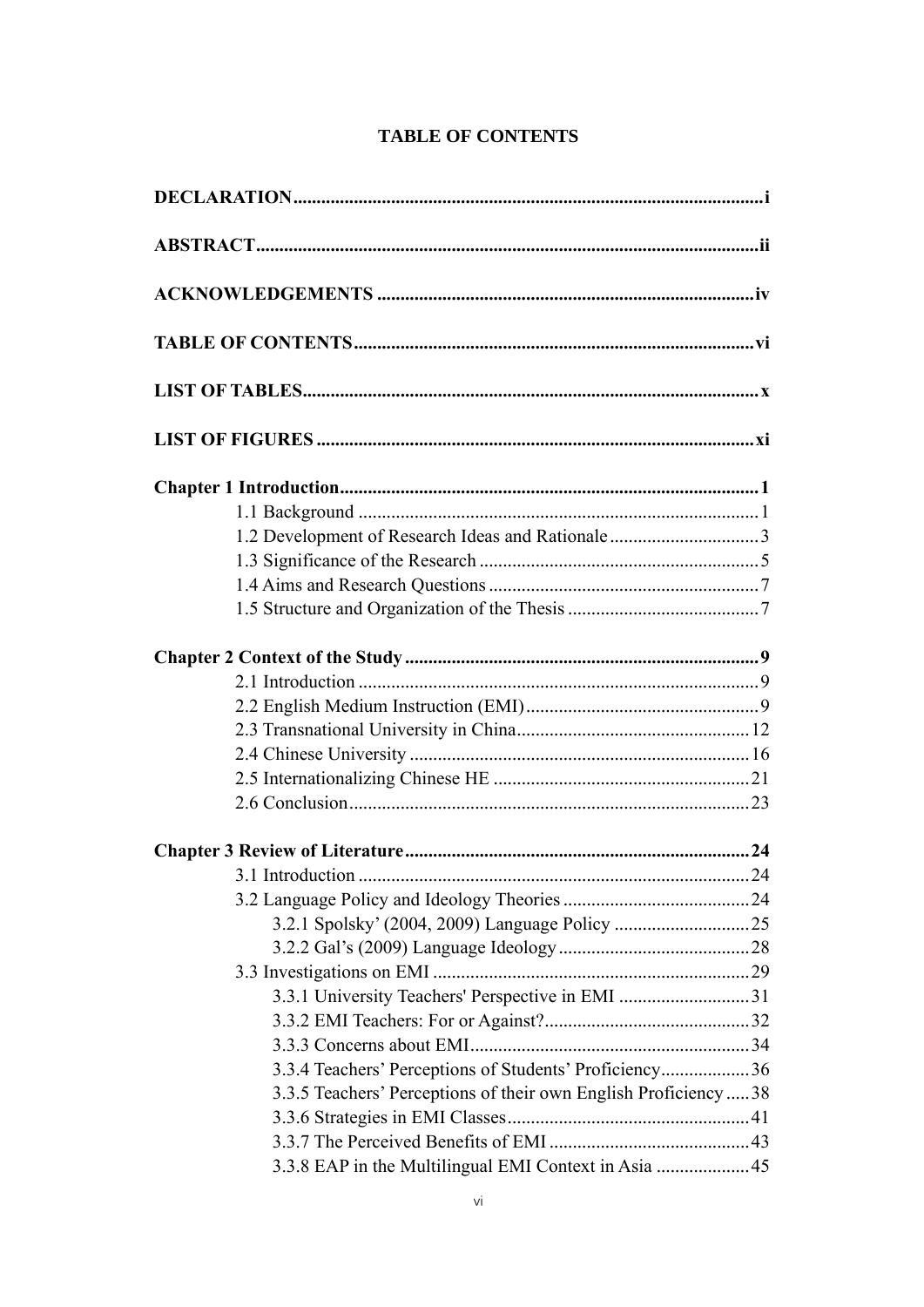| 3.4 EMI Perception Research in the Chinese HE context 47         |  |
|------------------------------------------------------------------|--|
|                                                                  |  |
|                                                                  |  |
|                                                                  |  |
|                                                                  |  |
|                                                                  |  |
| 4.2 Framing the Research as an Interpretive Worldview53          |  |
|                                                                  |  |
|                                                                  |  |
|                                                                  |  |
|                                                                  |  |
|                                                                  |  |
|                                                                  |  |
|                                                                  |  |
|                                                                  |  |
|                                                                  |  |
|                                                                  |  |
|                                                                  |  |
|                                                                  |  |
|                                                                  |  |
|                                                                  |  |
|                                                                  |  |
|                                                                  |  |
|                                                                  |  |
|                                                                  |  |
|                                                                  |  |
|                                                                  |  |
|                                                                  |  |
|                                                                  |  |
|                                                                  |  |
|                                                                  |  |
|                                                                  |  |
|                                                                  |  |
|                                                                  |  |
| 5.2 Research Question 1: Perceptions of EMI Transnational HE  88 |  |
| 5.2.1 Perceptions of an EMI Transnational University  89         |  |
| 5.2.2 Perceptions of Chinese students at University X  94        |  |
| 5.2.3 Students' Views towards Transnational University and EMI97 |  |
|                                                                  |  |
| 5.3 Research Question 2: Perceptions of EMI Practices  100       |  |
|                                                                  |  |
|                                                                  |  |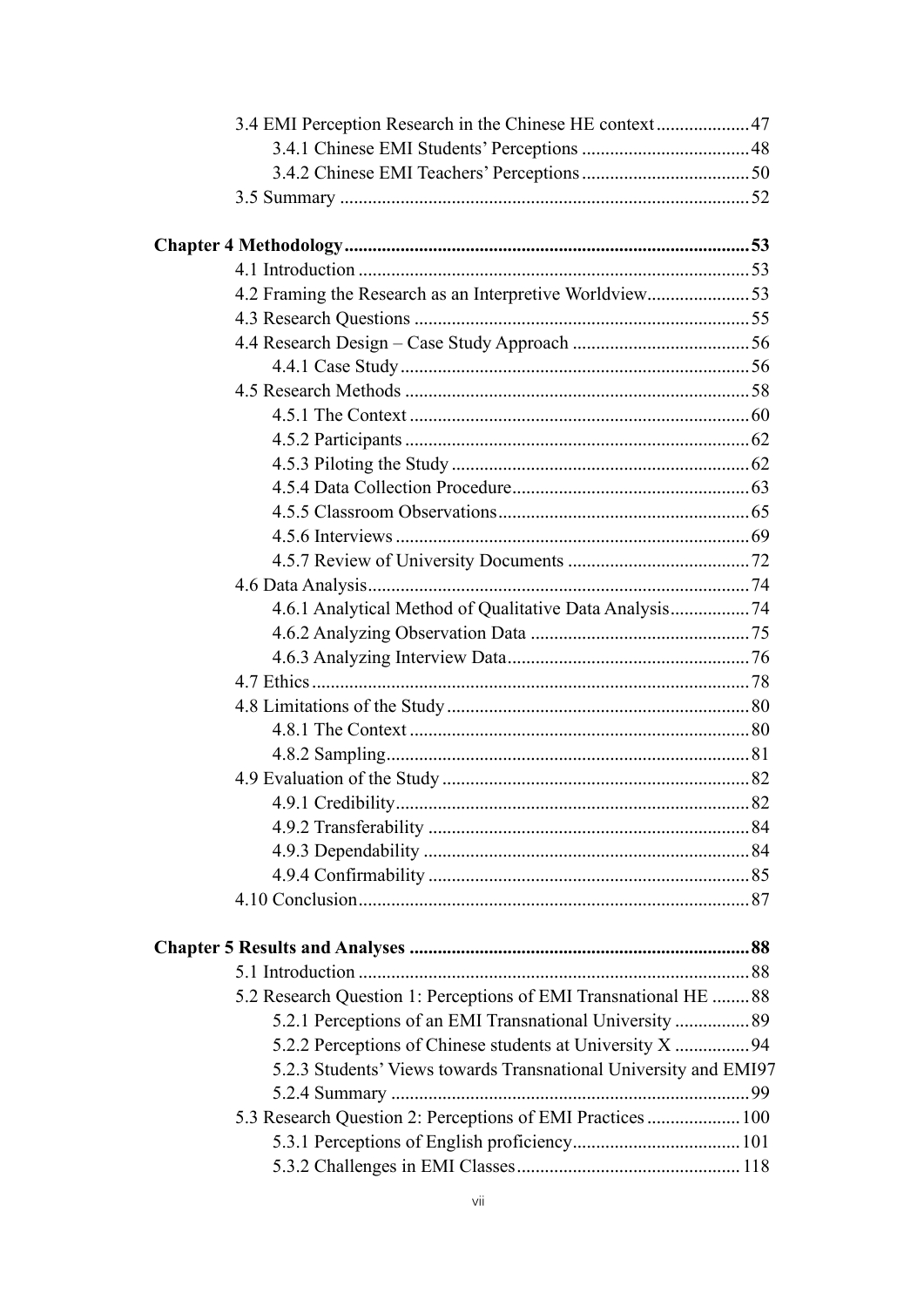| 5.4 Research Question 3: Perceptions of Language Policy and   |  |
|---------------------------------------------------------------|--|
|                                                               |  |
| 5.4.1 Perceptions of University Language Policy  138          |  |
|                                                               |  |
|                                                               |  |
|                                                               |  |
|                                                               |  |
|                                                               |  |
|                                                               |  |
|                                                               |  |
|                                                               |  |
|                                                               |  |
| 6.3.3 Findings for Students and their Learning 157            |  |
|                                                               |  |
|                                                               |  |
|                                                               |  |
| 6.5 University Language Support and Language Policy 165       |  |
|                                                               |  |
| 6.5.2 Consistency in EAP Curriculum Planning  166             |  |
|                                                               |  |
| 6.5.4 Need for a Revision of Current EMI Language Policy  171 |  |
|                                                               |  |
|                                                               |  |
|                                                               |  |
|                                                               |  |
|                                                               |  |
|                                                               |  |
|                                                               |  |
| 7.4.1 Discussion for the limitations of the study 183         |  |
|                                                               |  |
|                                                               |  |
|                                                               |  |
|                                                               |  |
|                                                               |  |
| APPENDIX 2 An Example of a Full Interview Transcript217       |  |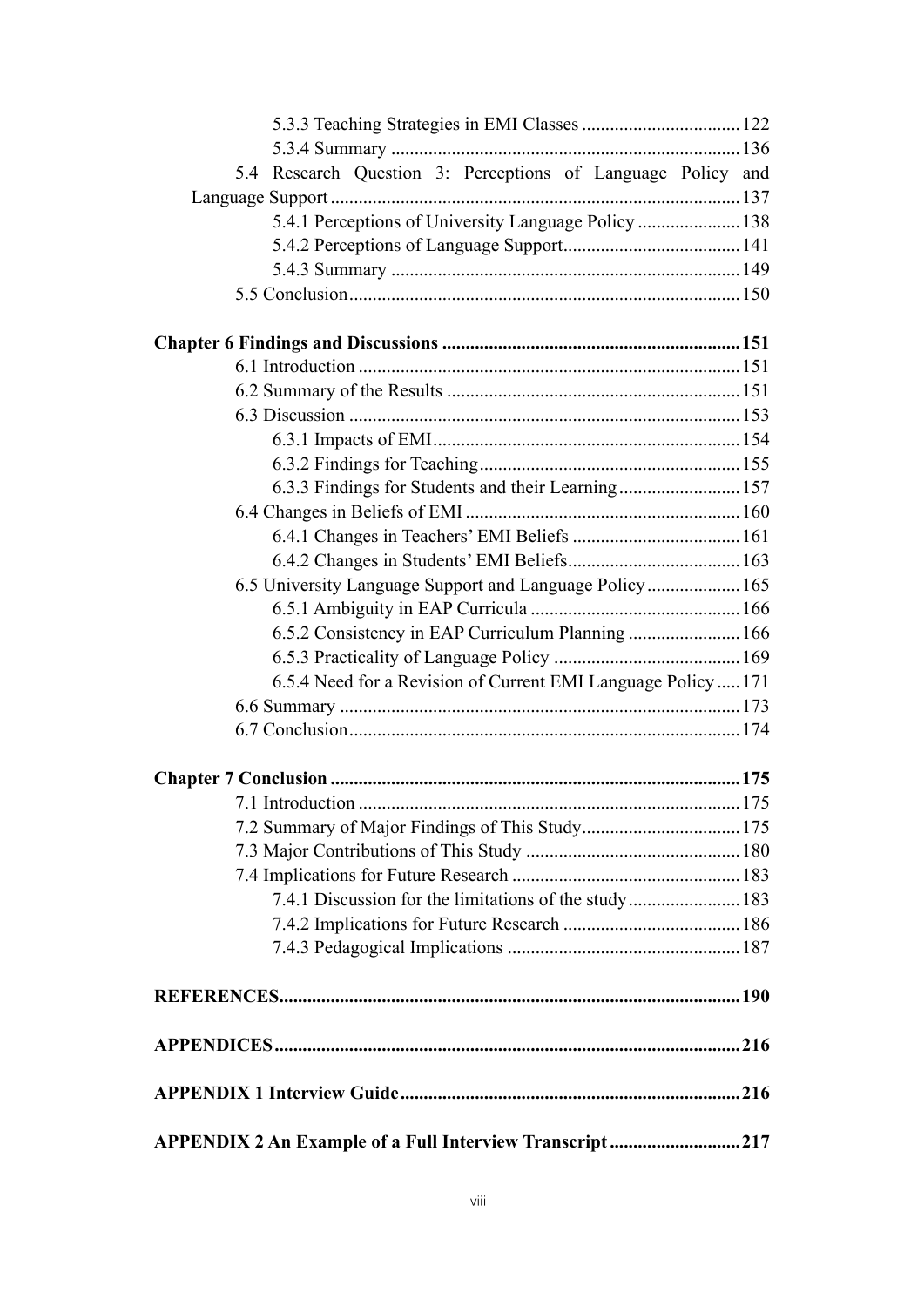| <b>APPENDIX 3 Analysis Protocol of Classroom Observations  225</b>           |  |
|------------------------------------------------------------------------------|--|
| <b>APPENDIX 4 An Example of a Classroom Observation Report  226</b>          |  |
|                                                                              |  |
|                                                                              |  |
| <b>APPENDIX 7 Hong Kong Baptist University Informed Consent Statement232</b> |  |
|                                                                              |  |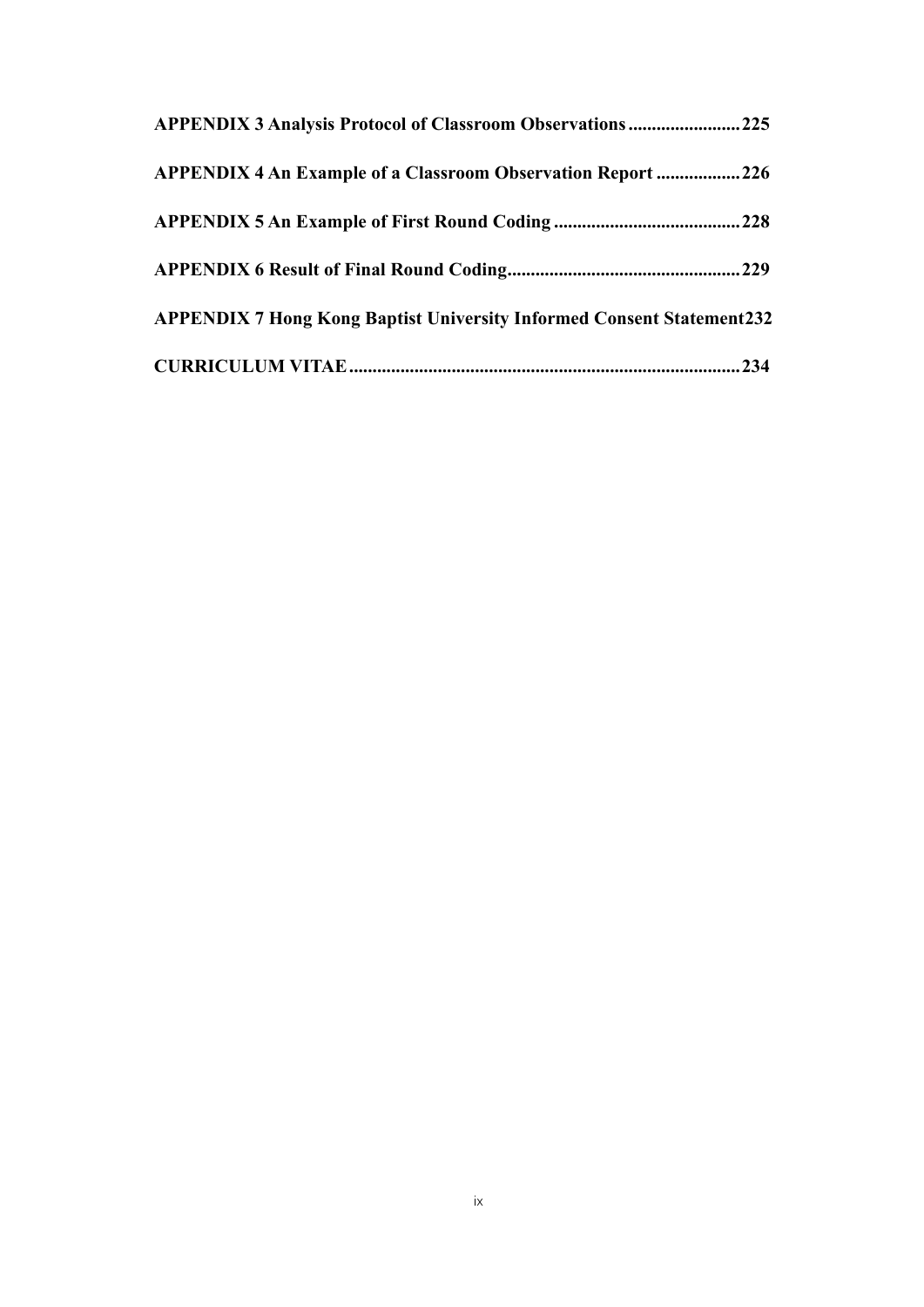### **LIST OF TABLES**

<span id="page-7-0"></span>

| Table 5.1 Four Types of Strategies Utilized by Lecturers from Different |
|-------------------------------------------------------------------------|
|                                                                         |
| Table 5.2 Three types of strategies utilized by students from different |
|                                                                         |